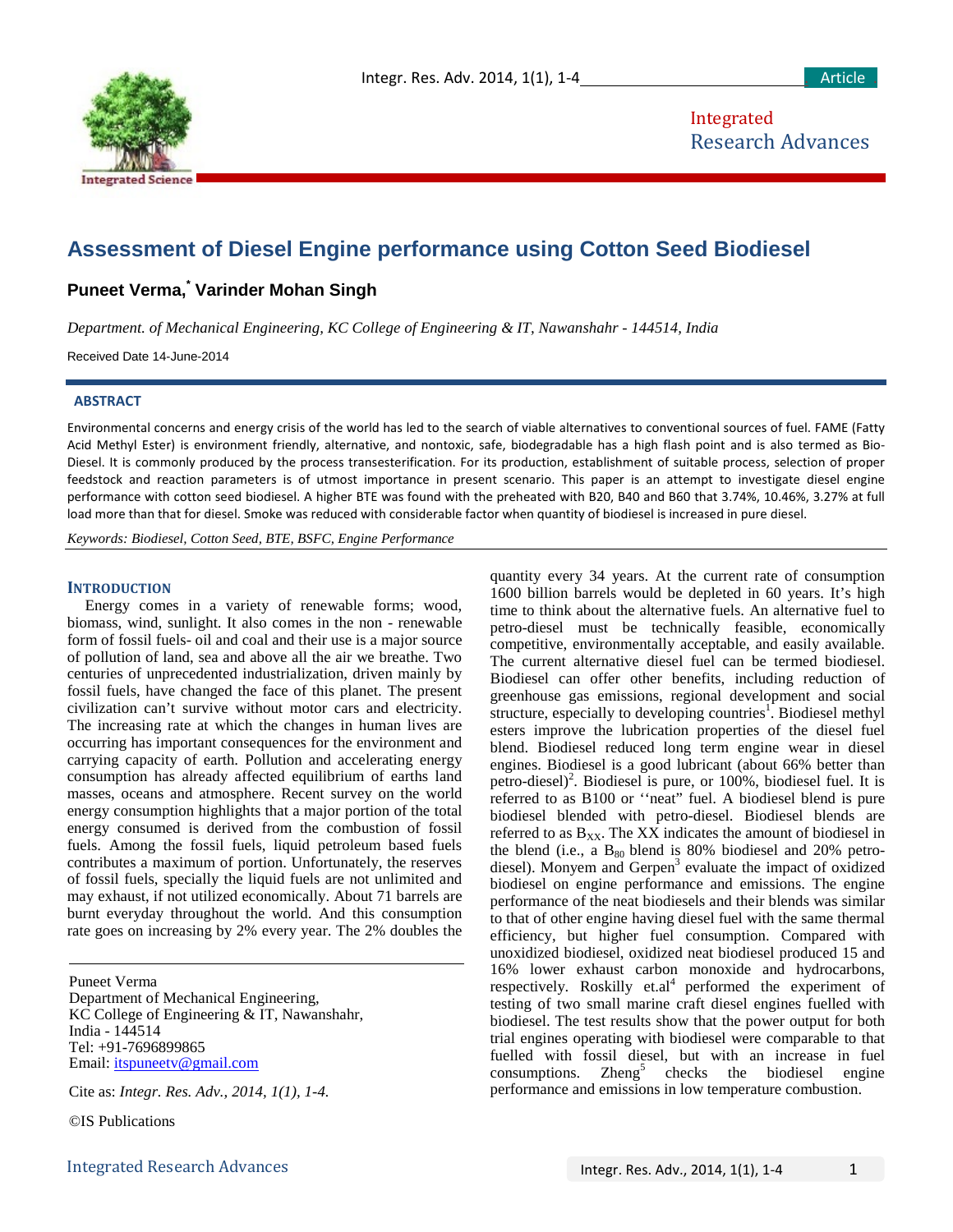## **BIODIESEL**

Biodiesel is an alternative fuel for diesel engines produced by chemically reacting a vegetable oil or animal fat with an alcohol. Alcohols are the most frequently used acyl acceptors, particularly methanol and, to a lesser extent, ethanol. Other alcohols can also be used, e.g., propanol, butanol, isopropanol, tert-butanol, branched alcohols and octanol but the cost is much higher. Regarding the choice between methanol and ethanol, the former is cheaper, more reactive and the fatty-acid methyl esters (FAME) produced are more volatile than fattyacid ethyl esters (FAEE). However, ethanol is less toxic and is considered more renewable because it can be easily produced from renewable sources by fermentation. In contrast, methanol is currently mainly produced from non-renewable fossil sources, such as natural gas. Regarding their characteristics as fuels, FAME and FAEE show slight differences; for example, FAEE have slightly higher viscosities and slightly lower cloud and pour points than the corresponding FAME.<sup>6</sup> The reaction requires a catalyst, usually a strong base, such as sodium or potassium hydroxide, and produces new chemical compounds called methyl esters. It is these esters that have come to be known as biodiesel. $7,8$ 

## **USE OF VEGETABLE OILS**

The interest in the use of renewable fuel started with the direct use of vegetable oils as a substitute for diesel. Vegetable oils have become more attractive recently because of their environmental benefits and the fact that they are made from renewable resources. More than 100 years ago, Rudolph Diesel tested vegetable oil as the fuel for his engine. <sup>9</sup> Vegetable oils have the potential to replace a fraction of the petroleum distillates and petroleum-based petrochemicals in the near future. However, their direct use in compression engines was restricted due to high viscosity which resulted in poor fuel atomization, incomplete combustion and carbon deposition on the injector and the valve seats causing serious engine fouling.<sup>10,11</sup> Chemically speaking, vegetable oils and animal fats are triglyceride molecules in which three fatty acid groups are esters attached to one glycerol molecule.<sup>12</sup> Fats and oils are primarily water-insoluble, hydrophobic substances in the plant and animal kingdoms that are made up of 1 mol of glycerol and three moles of fatty acids and are commonly referred to as triglycerides. <sup>13</sup> Triglyceride vegetable oils and fats include not only edible but also inedible vegetable oils and fats such as linseed oil, castor oil, and tung oil. More than 350 oil-bearing crops have been identified, of which only soybean, palm, sunflower, safflower, cottonseed, rapeseed, and peanut oils are considered potential alternative fuels for diesel engines.<sup>14,15</sup> Dwivediet.al.<sup>12</sup> reviewed Impact analysis of biodiesel on engine performance and concluded Bio-diesel scores very well as an alternate fuel of choice as it helps in decreasing dependence on fossil – fuels and also as it has almost no sulphur. Higher cetane of biodiesel as compared to petro diesel implies its much improved combustion profile in an internal combustion engine.<sup>21</sup>

## **PRODUCTION OF BIODIESEL**

Considerable efforts have been made to develop vegetableoil derivatives that approximate the properties and performance of hydrocarbon-based diesel fuels. The problems with substituting triglycerides for diesel fuels are mostly associated with their (i) high viscosity; (ii) low stability against oxidation (and the subsequent polymerization reactions); and (iii) low volatility, which influences the formation of a relatively high amount of ash due to incomplete combustion.<sup>16</sup> These can be changed in at least four ways, as follows.

#### **DIRECT USE AND BLENDING**

Vegetable oil can be mixed with diesel fuel and used directly for running an engine. The successful experimental blending of vegetable oil with diesel fuel has been done by various researchers. A diesel fleet was powered with a blend of 95% filtered used cooking oil and 5% diesel in 1982. In 1980, Caterpillar Brazil Company used pre-combustion chamber engines with a mixture of 10% vegetable oil to maintain total power without any modification to the engine. A blend of 20% oil and 80% diesel was found to be successful<sup>17</sup>. Pramanik<sup>18</sup> found that a 50% blend of Jatropha oil can be used in diesel engines without any major operational difficulties but further study is required to determine the long-term durability of the engine. The direct use of vegetable oils and/or the use of oil blends have generally been considered to be unsatisfactory and impractical for both direct and indirect diesel engines. The high viscosity, acid composition, free fatty-acid content, gum formation due to oxidation, polymerization during storage and combustion, carbon deposits and lubricating-oil thickening are the obvious problems.

## **MICRO-EMULSION**

Micro-emulsions are isotropic, clear or translucent, thermodynamically stable dispersions of oil, water, surfactant. The droplet diameters in micro-emulsions range from 100 to 1000 A. A micro-emulsion can be made of vegetable oils with an ester and dispersant (co-solvent), or of vegetable oils, an alcohol and a surfactant, with or without diesel fuels. Because of their alcohol contents, micro-emulsions have lower volumetric heating values than diesel fuels, but these alcohols have high latent heats of vaporization and tend to cool the combustion chamber, which reduces nozzle coking. A microemulsion of methanol with vegetable oils can perform nearly as well as diesel fuels. The use of 2-octanol as an effective amphiphile in the micellarsolubilization of methanol in triolein and soybean oil has been demonstrated; the viscosity was reduced to 11.2 cStat 25°C. The reported engine tests on a micro-emulsion consisting of soybean oil:methanol:2-octanol: cetane improver (52.7:13.3:33.3:1) indicated the accumulation of carbon around the orifices of the injector nozzles and heavy deposits on exhaust valves.<sup>19</sup>

## **PYROLYSIS**

Pyrolysis is the conversion of one organic substance into another by means of heat or by heat in the presence of a catalyst. The pyrolysed material can be vegetable oil, animal fat, natural fatty acids or methyl esters of fatty acids. The pyrolysis of fats has been investigated for more than 100 years, especially in those areas of the world that lack deposits of petroleum. Many investigators have studied the pyrolysis of triglycerides to obtain products suitable for diesel engines. Thermal decomposition of triglycerides produces alkanes, alkenes, alkadienes, aromatics and carboxylic acids. 18,20

#### **TRANSESTERIFICATION**

Transesterification is a process of reacting a triglyceride such as vegetable oil with an alcohol in the presence of an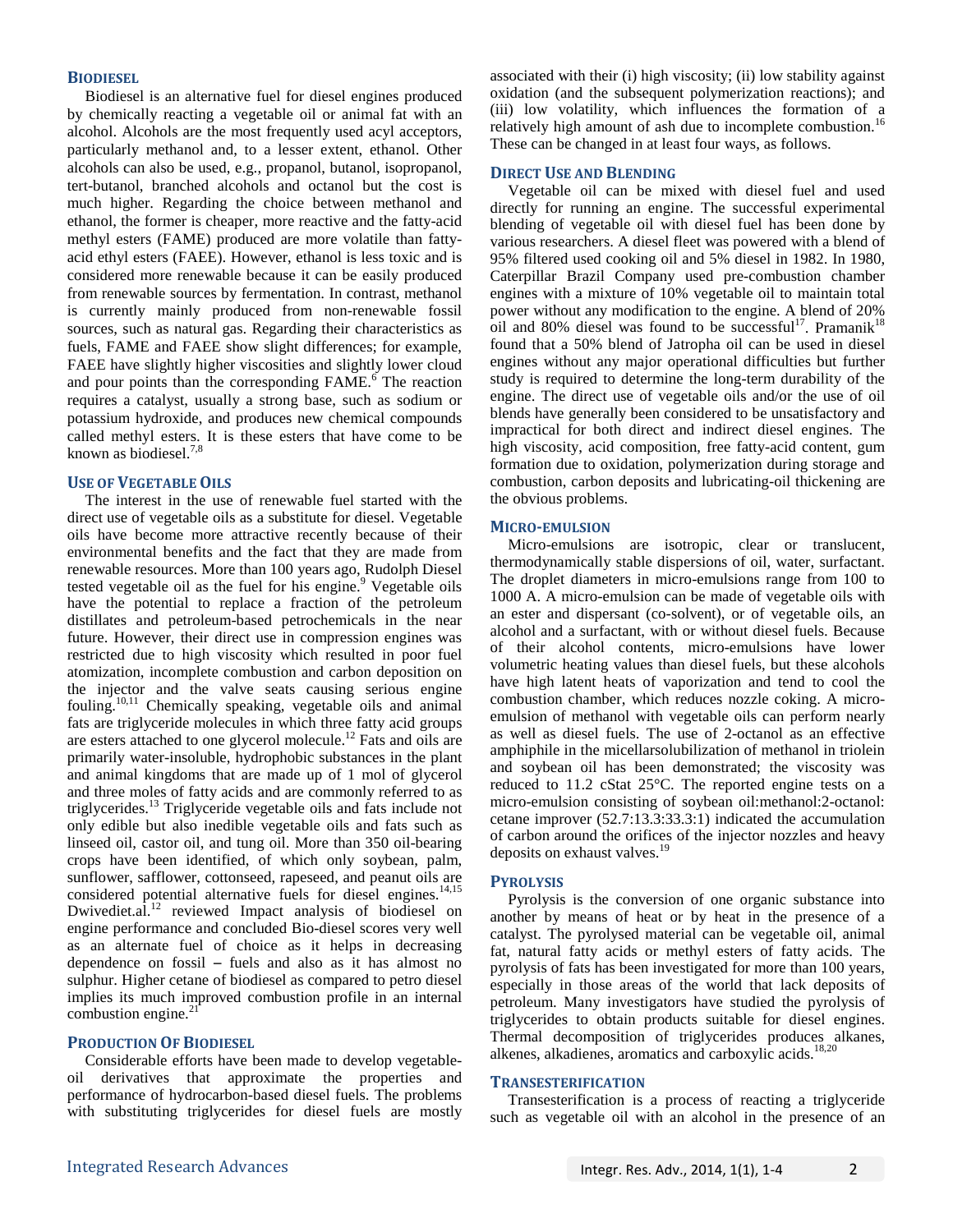alkaline catalyst to produce fatty-acid esters and glycerol. Among the alcohols, methanol and ethanol are used commercially because of their low cost and their physical and chemical advantages. They are easily dissolved in and react quickly with tri-glycerides and NaOH. A catalyst is used to improve the reaction rate and yield. An alkaline- catalyzed transesterification process is normally adopted for biodiesel production because alkaline metal alkoxides and hydroxides are more effective than acid catalysts. Sodium and potassium methoxide are much more effective catalysts for the basecatalyzed transesterification of triglycerides.



Triglyceride (oil) Methanol Glycerol Mixture of methyl esters **Figure 1.** Chemical reaction for Tranesterification Process.

A transesterification reaction is represented in Fig. 4. A catalyst is usually used to speed up the reaction that may be basic, acid or enzymatic in nature. Transesterification is a method of transforming of an ester into another when a vegetable oil is reacted with methanol in the preserve of catalyst to give methyl ester also biodiesel and amount of glycerin.

In recent studies Performance Evaluation of Diesel Engine Using Biodiesel from Pongamia Oil was done and results showed that The fuel properties like density, flash point, viscosity and calorific value of B10, B20 are very similar to diesel and therefore diesel may be well replaced by biodiesel in near future. The performance evaluation of engine has found that BSFC for B100 in case of Pongamia biodiesel was 30.4 % higher than diesel at full load, thereby indicating that more amount of B100 produce power similar to diesel. $^{21,2}$ 

### **BIODIESEL PREPARATION**

 KOH is selected as base for transesterification and methanol is selected as alcohol for both the reactions. After completion of the reaction, the reaction mixture was transferred to separating funnel and both the phases were separated. Upper phase was biodiesel and lower phase contained glycerin. Alcohol from both the phases was distilled off under vacuum. The glycerin phase was neutralized with acid and stored as crude glycerin. Upper phase i.e. methyl ester (biodiesel) was washed with the water five times to remove the traces of glycerin, unreacted catalyst and soap formed during the transesterification.

#### **PERFORMANCE EVALUATION OF IC ENGINE**

In order to study the performance of IC engine using biodiesel and its blends with diesel, an experimental study has been carried out. The efficiency and brake specific fuel consumption (BSFC) of the engine was measured under variable load conditions for different blends. The engine was directly coupled with alternator and loaded by electrical resistance. The separate fuel measurement unit was connected with engine. A resistive load panel was attached with the output of the generator. First engine was run on diesel and reading were taken for zero load and then similarly for 20%, 40%, 60%, 80% and full load. Similar procedure was executed

for Cotton seed biodiesel having blends B10, B20, B30, B40, B50 and B100. The fuel consumption was measured by using stopwatch. At the same time the reading of voltmeter, current meter and energy meter were also noted down.

#### **RESULTS AND DISCUSSION**

#### **A. BSFC OF BIODIESEL FROM COTTON SEED OIL**

Figure 2 shows Brake Specific Fuel Consumption (BSFC) decreases as the load on the engine increased. At Full Load, Brake Specific Fuel Consumption for Pure Diesel, B0 is found to be 0.2762 kg/kwh. Similarly for Biodiesel blends like for B20 0.2728kg/kwh, B40 0.2559 kg/kwh, B60 0.2786 kg/kwh and for B100 it is 0.3484kg/kwh. As it is seen for lower percentage of biodiesel in blend, BSFC is similar or less and as the percentage is increased, BSFC also tend to increase. With full replacement, BSFC was found to be considerably higher than pure diesel. This indicates that biodiesel–diesel blends have higher fuel conversion efficiency than that of diesel fuel.



**Figure 2.** BSFC Variation with Load for Biodiesel from Cotton Seed Oil



Figure 3. BTE Variation with Load for Biodiesel from Cotton Seed Oil

#### **B. BTE OF BIODIESEL FROM COTTON SEED OIL**

Figure 3 shows variation of Brake Thermal Efficiency with Load. BTE at full load was found to be 29.92% for B0, 31.04